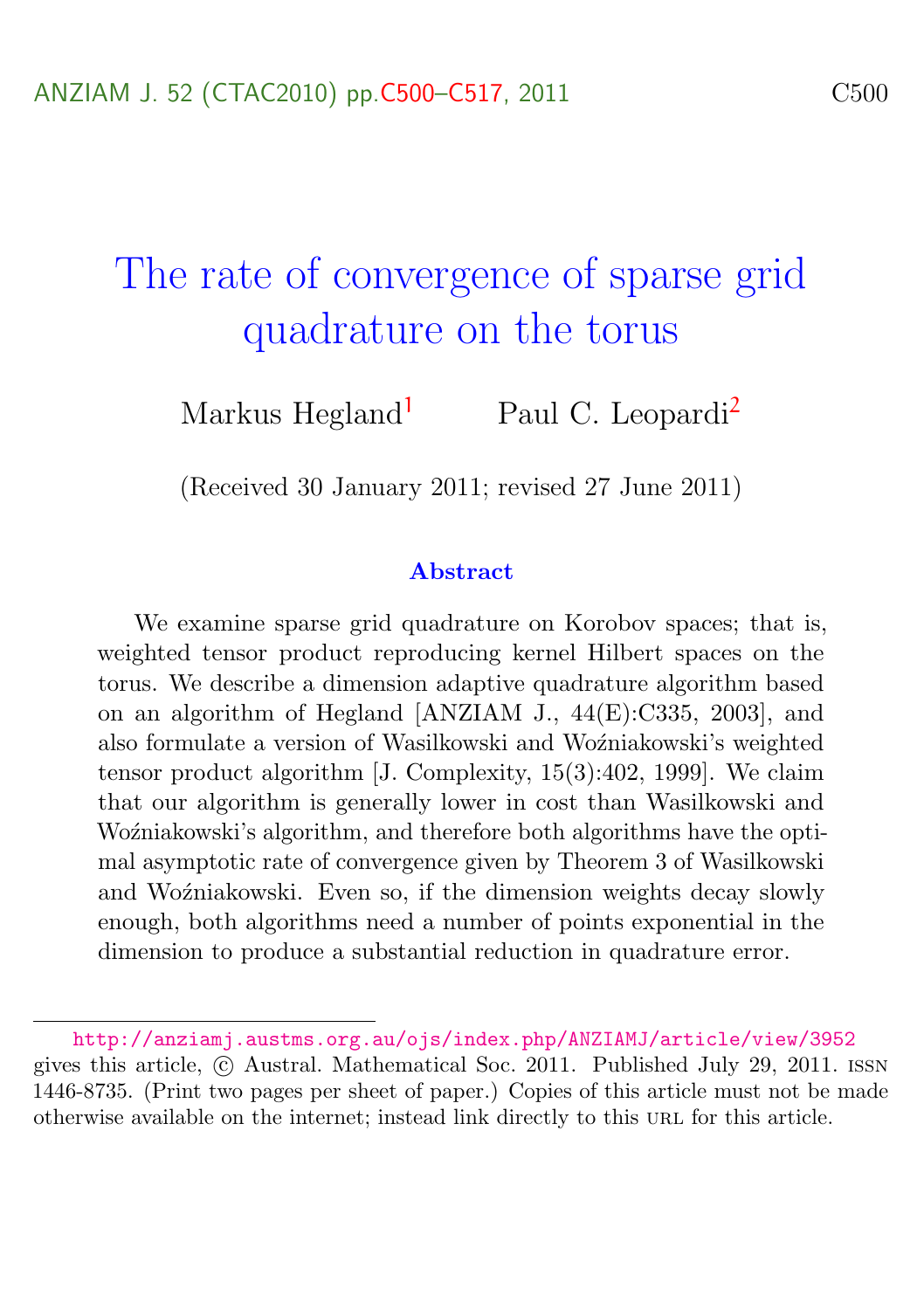<span id="page-1-1"></span>

| C501 |
|------|
|      |

# **Contents**

| 1 Introduction             | C501        |
|----------------------------|-------------|
| 2 Setting                  | <b>C503</b> |
| 3 Algorithm                | <b>C506</b> |
| 4 Analysis                 | <b>C508</b> |
| <b>5</b> Numerical results | C512        |
| <b>References</b>          | C514        |

# <span id="page-1-0"></span>1 Introduction

This article examines sparse grid quadrature on weighted Korobov spaces, that is, weighted tensor products (wtp) of reproducing kernel Hilbert spaces (RKHS) on the torus  $\mathbb{T}^d$ , the d-dimensional product of  $\mathbb{S}^1$ , the circle of unit radius.

A function defined on the d-dimensional unit torus is equivalent, from the point of view of integration, to a function which is periodic on the d-dimensional unit cube. The integration of functions on a high dimensional unit cube occurs in many applications, most notably in finance. Often, such integration cannot be performed analytically, but must be approximated by quadrature, that is, by a linear combination of function values obtained at a finite number of points in the cube.

The study of rates of convergence of quadrature of periodic functions on the unit cube goes back at least as far as Korobov [\[5,](#page-15-0) [6\]](#page-15-1), who studied classes of functions defined by the rate of decay of the coefficients in the Fourier series of the function. The rate of convergence of a quadrature rule, as the number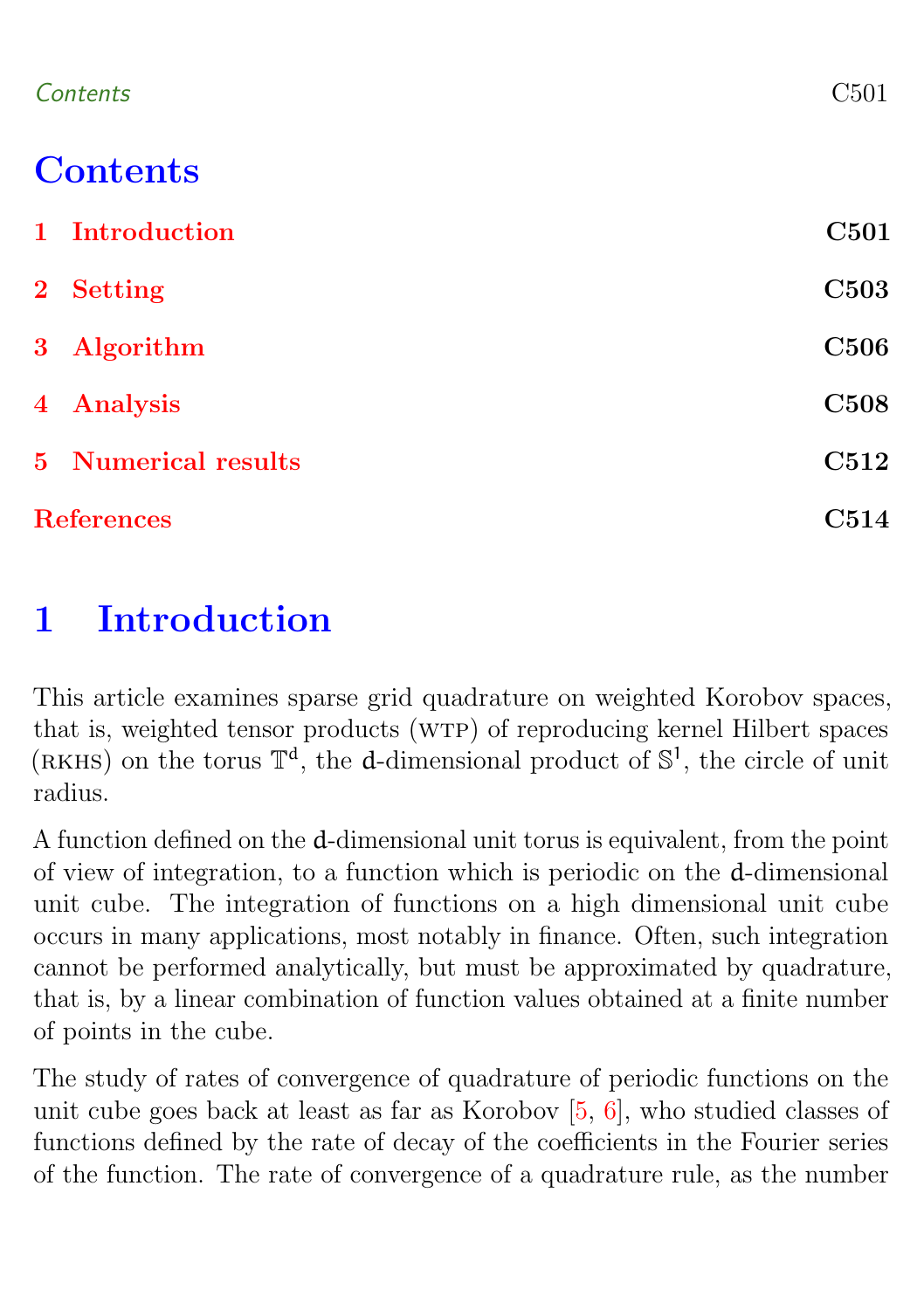### <span id="page-2-0"></span>1 Introduction C502

of points increases, generally depends on the properties of the function, or space of functions, to which the quadrature rule is applied.

More recently, attention has shifted to Korobov spaces, defined as reproducing kernel Hilbert spaces of periodic functions on the unit cube. In a Korobov space, the reproducing kernel is the product of one dimensional kernels. Weighted Korobov spaces are a generalisation of Korobov spaces where each one dimensional kernel is defined using a possibly different weight. These weighted spaces are used to study tractability of quadrature rules. The general question studied is how the rate of convergence of a quadrature rule depends on the number of dimensions of the space where it is defined. Rates of convergence and criteria for strong tractability of quadrature in weighted Korobov spaces spaces have been well studied by Hickernell and Woźniakowski  $[4]$  and by Sloan and Woźniakowski  $[8]$ . As noted by Kuo and Sloan  $[7]$ , the setting of weighted Korobov spaces is equivalent to the setting they used to examine quasi-Monte Carlo quadrature on d-dimensional products of the unit sphere  $\mathbb{S}^s \subset \mathbb{R}^{s+1}$ , confined to the special case where  $s = 1$ , that is, the d-dimensional torus  $\mathbb{T}^d$ . This is the setting used in this article, and it is described in more detail in the next section [2.](#page-3-0)

The idea of sparse grid quadrature is based on Smolyak's quadrature rules. Smolyak's original article studied the convergence of rules for non-periodic functions on the unit cube, as well as Korobov's classes [\[9\]](#page-16-2).

In function spaces where the dimensions may have different weights, Smolyak's original sparse grid algorithm has been modified and generalized, resulting in dimension adaptive sparse grid algorithms. Such algorithms include those of Wasilkowski and Woźniakowski [\[10\]](#page-16-3), Hegland [\[3\]](#page-15-3), and Gerstner and Griebel [\[2\]](#page-15-4). Of these, the WTP algorithm of Wasilkowski and Woźniakowski has the most well-developed theory of the rate of convergence of the worst case error, but this algorithm and its analysis are based on weighted spaces of non-periodic functions on the unit cube, and must be modified for our weighted Korobov setting.

The remainder of this article is organised as follows. Section [2](#page-3-0) describes our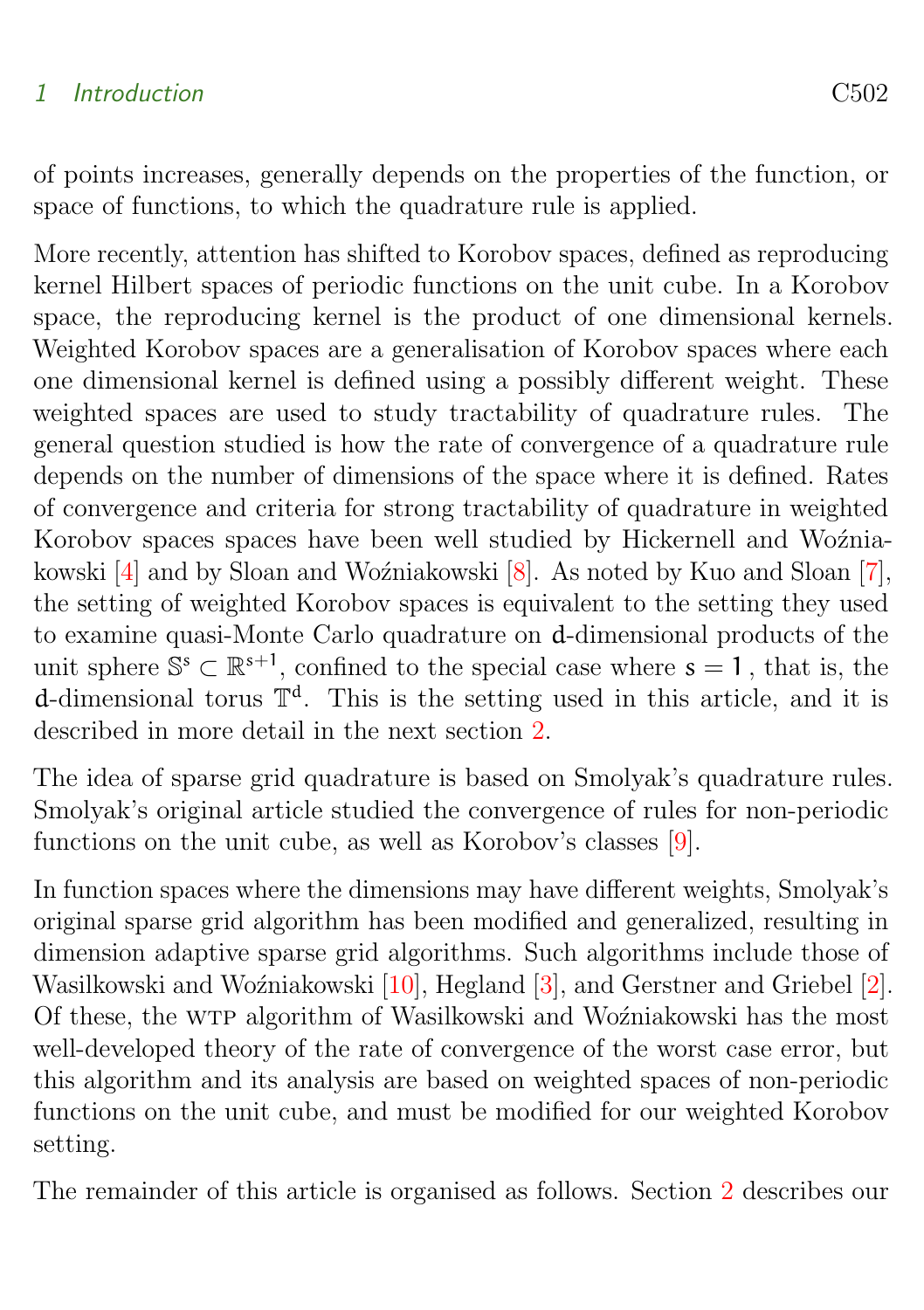#### 2 Setting C503

weighted Korobov space setting in detail. Section [3](#page-6-0) introduces our dimension adaptive sparse grid quadrature algorithm. Section [4](#page-8-0) analyses our version of the WTP algorithm of Wasilkowski and Woźniakowski, and compares its theoretical rate of convergence with that of our dimension adaptive algorithm. Section [5](#page-12-0) contains numerical results, comparing the two algorithms, and shows how our algorithm performs as the dimension is increased.

### <span id="page-3-0"></span>2 Setting

Let  $\mathcal{D} \subset \mathbb{R}^{s+1}$  be a compact s-dimensional manifold with probability measure  $\mu$ . It follows that the constant function 1, with  $1(\chi) = 1$  for all  $\chi \in \mathcal{D}$ , is integrable and  $\int_{\mathcal{D}} 1(x) d\mu(x) = 1$ . Then let H be a Hilbert space of functions  $f: \mathcal{D} \to \mathbb{R}$ , with a kernel K, satisfying

• for every  $x \in \mathcal{D}$  there exists  $k_x \in H$  such that

<span id="page-3-1"></span>
$$
f(x) = \langle k_x, f \rangle_H \quad \text{for all } f \in H,
$$
\n(1)

• every  $f \in H$  is integrable and

<span id="page-3-2"></span>
$$
\int_{\mathcal{D}} f(x) d\mu(x) = \langle 1, f \rangle_{H}, \qquad (2)
$$

where the functions  $k_x(y) := K(x, y)$ , and where  $\langle \cdot, \cdot \rangle_H$  denotes the scalar product in H. We recognise H as a reproducing kernel Hilbert space. In this framework, quadrature methods Q, defined by

$$
Q(f):=\sum_{i=1}^n\,w_if(x_i),
$$

are continuous linear functionals and  $Q(f) = \langle q, f \rangle_H$  with  $q = \sum_{i=1}^n w_i k_{x_i}$ .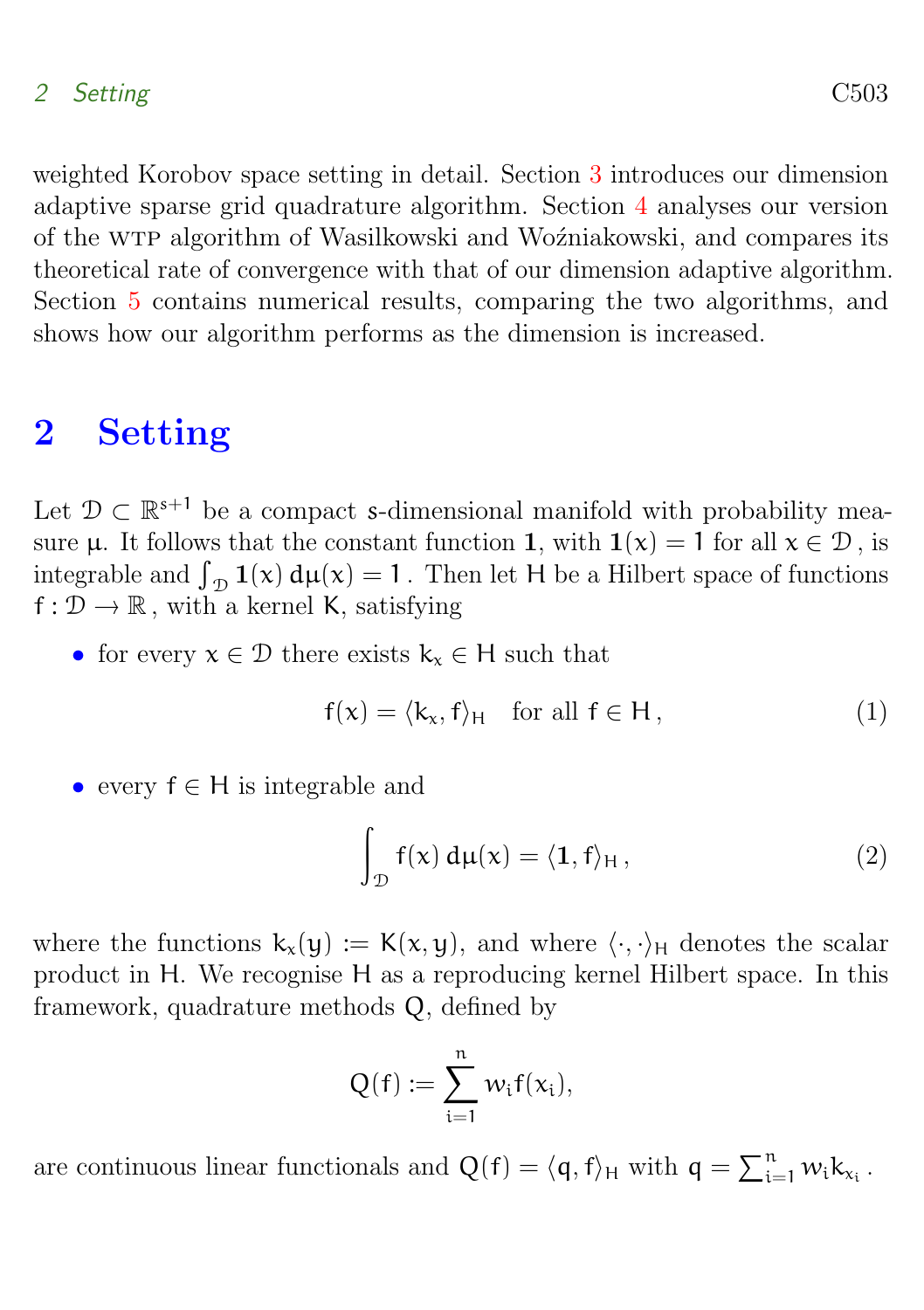#### 2 Setting C504

We assume that the quadrature points  $x_i$  are given. An optimal choice of weights  $w_i$  minimises the worst case quadrature error  $e(q)$ , which is given by the norm  $||\mathbf{1} - \mathbf{q}||_{\mathcal{H}}$ . The optimal  $\mathbf{q}^*$  is thus defined as

$$
q^* := \operatorname{argmin}_q \left\{ \| \mathbf{1} - q \|_H \mid q \in \operatorname{span}\{k_{x_1}, \dots, k_{x_n}\} \right\}.
$$
 (3)

The weights of an optimal quadrature method are thus obtained by solving a linear system of equations with a matrix whose elements are the values of the reproducing kernel  $K(x_i, x_j) = \langle k_{x_i}, k_{x_j} \rangle_H$ . The right-hand side of these equations is a vector with elements all equal to one.

We now describe our more specific reproducing kernel Hilbert space  $\mathcal H$  of functions on D. The space  $\mathcal H$  satisfies [\(1\)](#page-3-1), but as well as [\(2\)](#page-3-2), it also satisfies the more specific

<span id="page-4-0"></span>
$$
\int_{\mathcal{D}} f(x) d\mu(x) = \langle \mathbf{1}, f \rangle_{\mathcal{H}} = 0.
$$

We now extend  $\mathcal{H}$  into the space  $\mathcal{H}^{\gamma}$ , which consists of all functions of the form  $\mathfrak{g} = \mathfrak{a} \mathfrak{1} + \mathfrak{f}$ , where  $\mathfrak{a} \in \mathbb{R}$ , and  $\mathfrak{f} \in \mathcal{H}$  with the norm  $\|\cdot\|_{\mathcal{H}^{\gamma}}$  defined by

$$
\|g\|_{\mathcal{H}^{\gamma}}^2 = |a|^2 + \frac{1}{\gamma} \|f\|_{\mathcal{H}}^2.
$$

It is easily verified that  $\mathcal{H}^{\gamma}$  is an RKHS with reproducing kernel

$$
\mathcal{K}_{\gamma}(x,y)=1+\gamma\mathcal{K}(x,y),
$$

where  $K$  is the reproducing kernel of the RKHS  $H$ .

For functions on the domain  $\mathcal{D}^d$  we consider the tensor product space  $\mathcal{H}_d :=$  $\bigotimes_{k=1}^d \mathcal{H}^{\gamma_k}$  where  $1 \geqslant \gamma_1 \geqslant \cdots \geqslant \gamma_d \geqslant 0$ . This is an RKHS of functions on  $\mathcal{D}^d$ with reproducing kernel  $\mathcal{K}_d(x, y) := \prod_{k=1}^d (1 + \gamma_k \mathcal{K}(x_k, y_k))$  where  $x_k, y_k \in \mathcal{D}$ are the components of  $x, y \in \mathcal{D}^d$ . Moreover

$$
\int_{\mathcal{D}^d} f(x)\,d\mu_d(x) = \langle \mathbf{1}, f \rangle_{\mathcal{H}_d}\,,
$$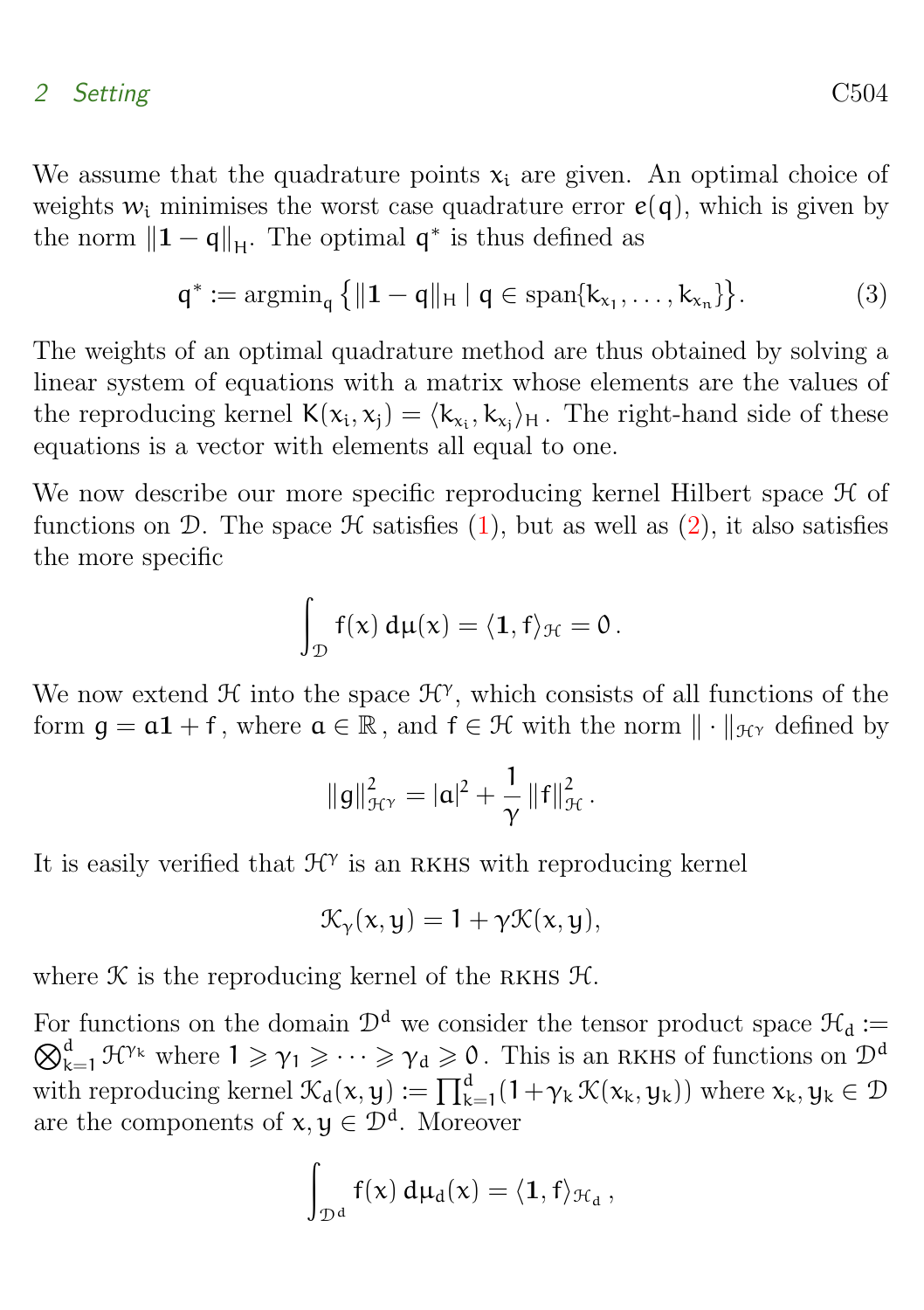#### <span id="page-5-0"></span>2 Setting C505

where  $\mu_d$  is the product measure,  $\langle \cdot, \cdot \rangle_{\mathcal{H}_d}$  is the scalar product on the tensor product space  $\mathcal{H}_d$ , and 1 is the constant function on  $\mathcal{D}^d$  with value 1. It follows that the space  $\mathcal{H}_{d}$  satisfies the two conditions [\(1\)](#page-3-1) and [\(2\)](#page-3-2) and we can derive optimal quadrature rules for given point sets.

We now describe our specific Korobov space setting, which is the setting of Kuo and Sloan [\[7\]](#page-16-1), with  $s := 1$ . We take our domain  $\mathcal D$  to be the unit circle  $\mathbb{T} := \mathbb{S}^1 := \{x \in \mathbb{R}^2 \mid x_1^2 + x_2^2 = 1\}$ , and consider the real space  $L_2(\mathbb{T})$ . We use the real Fourier basis defined by  $Y_{0,0}(x) := 1$ ,  $Y_{\ell,1}((\cos \theta, \sin \theta)) = \cos \ell \theta$ ,  $Y_{\ell,2}((\cos \theta, \sin \theta)) = \sin \ell \theta, \, \ell = 1, \ldots, \infty.$ 

For  $f \in L_2(\mathbb{T})$ , we expand f in the Fourier series

$$
f(x) = \hat{f}_{0,0} + \sum_{\ell=1}^{\infty} \sum_{m=1}^{2} \hat{f}_{\ell,m} Y_{\ell,m}(x).
$$

For positive weight  $\gamma$ , we define the RKHS

$$
\mathbb{H}_{1,\gamma}^{(r)} := \left\{ f \in L_2(\mathbb{T}) \mid \|f\|_{\mathbb{H}_{1,\gamma}^{(r)}} < \infty \right\}, \quad \text{where}
$$
  

$$
\left\langle f, g \right\rangle_{\mathbb{H}_{1,\gamma}^{(r)}} := \hat{f}_{0,0} \, \hat{g}_{0,0} + \gamma^{-1} \sum_{\ell=1}^{\infty} \sum_{m=1}^{2} \ell^{2r} \, \hat{f}_{\ell,m} \, \hat{g}_{\ell,m} \, .
$$

The reproducing kernel of  $\mathbb{H}^{(r)}_{1,\gamma}$  $\frac{1}{1,\gamma}$  is then

$$
K_{1,\gamma}^{(r)}(x,y) := 1 + \gamma A_r(x \cdot y), \quad \text{where for } z \in [-1,1],
$$

$$
A_r(z) := \sum_{\ell=1}^{\infty} \frac{2}{\ell^{2r}} T_{\ell}(z),
$$

with  $T_\ell$  the Chebyshev polynomial of the first kind,  $T_\ell(\cos \theta) := \cos \ell \theta$ . Convergence of  $A_r$  requires that  $r > 1/2$ .

For  $\gamma := (\gamma_{d,1}, \ldots, \gamma_{d,d})$ , we now define the tensor product space

$$
\mathbb{H}_{d,\gamma}^{(r)}:=\bigotimes_{k=1}^d\mathbb{H}_{1,\gamma_{d,k}}^{(r)}.
$$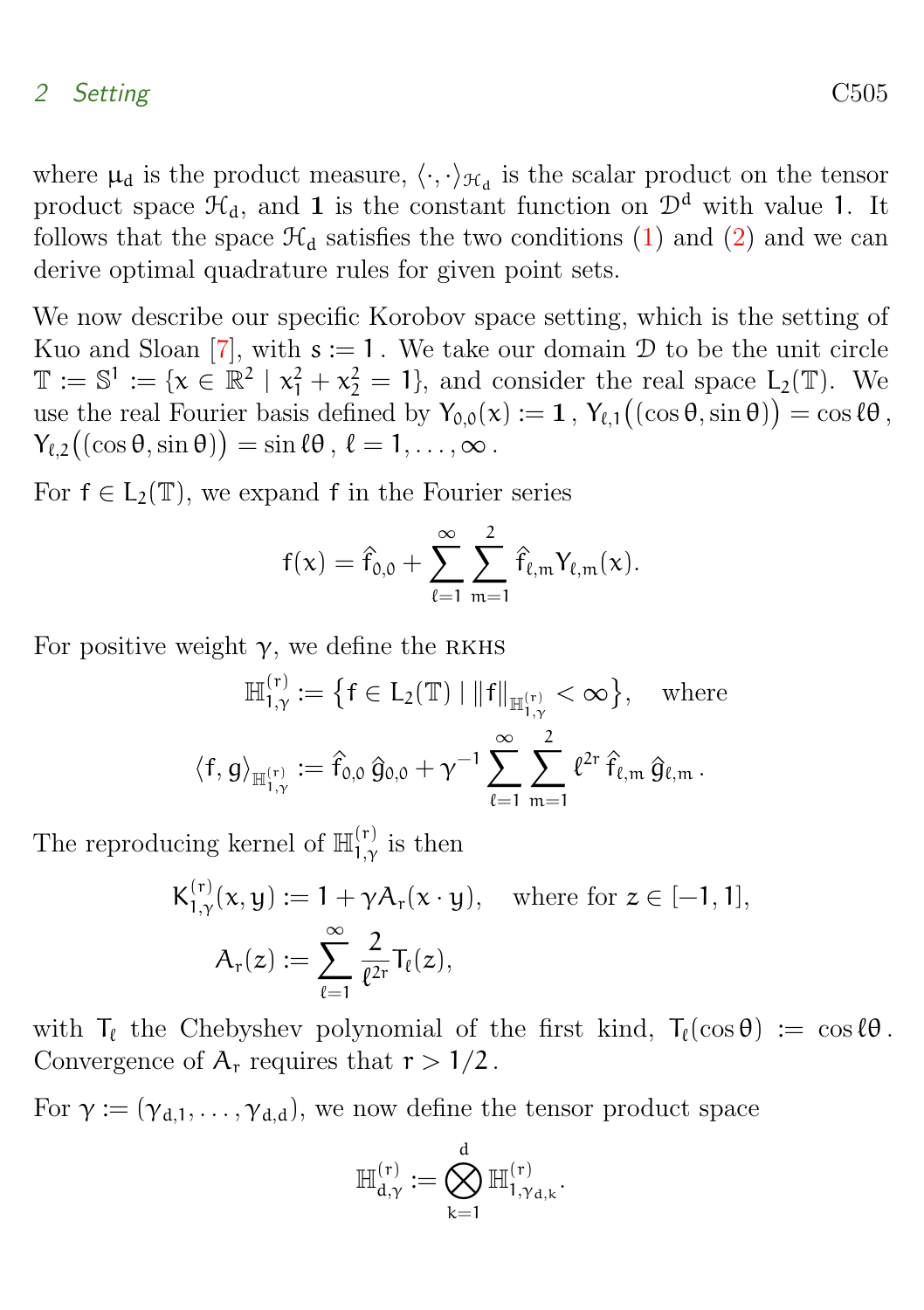### <span id="page-6-1"></span>3 Algorithm C506

This is a weighted Korobov RKHS on  $\mathbb{T}^d$ , with reproducing kernel

$$
K^{(r)}_{d,\gamma}(x,y):=\prod_{k=1}^d K^{(r)}_{1,\gamma_{d,k}}(x_k,y_k).
$$

This space is equivalent to the weighted Korobov space of periodic functions on the unit cube, studied by Hickernell and Woźniakowski [\[4\]](#page-15-2) and by Sloan and Woźniakowski [\[8\]](#page-16-0). Quadrature is therfore strongly tractable on  $\mathbb{H}_{d}^{(r)}$ d,γ if and only if  $\sum_{k=1}^{\infty} \gamma_{d,k} < \infty$ , and, in the case of exponentially decreasing weights as studied here, the optimal worst-case error has an upper bound of order  $O(n^{-r})$ , where n is the cost of the quadrature rule in terms of the number of points  $[8]$ . The order of the lower bound is known to be the same as that of the non-periodic setting [\[4\]](#page-15-2).

### <span id="page-6-0"></span>3 Algorithm

Algorithm [1](#page-7-0) studied here is an adaptation of the dimension adaptive algorithm for the solution of variational problems suggested by Hegland [\[3\]](#page-15-3). We describe our algorithm in our general rkhs setting, as given in Section [2.](#page-3-0)

We assume here that the quadrature points in  $\mathcal D$  are given and the same for all spaces  $\mathcal{H}^{\gamma}$ . We only consider up to a maximum of  $\boldsymbol{n}$  points which we denote by  $x_1, \ldots, x_n \in \mathcal{D}$ . The quadrature rules for  $\mathcal{H}^{\gamma}$  are then defined as some element of  $V_i^{\gamma} = \text{span}\{k_{x_1}^{\gamma}, \ldots, k_{x_{n_i}}^{\gamma}\} \subset \mathcal{H}^{\gamma}$ . We denote the optimal rule in  $V_i^{\gamma}$  $\eta_i^{\gamma}$  by  $q_i^{\gamma}$ <sup>γ</sup>. Now define the pair-wise orthogonal spaces  $U_i^{\gamma}$  $\gamma_i^{\gamma}$  by  $U_0^{\gamma} = V_0^{\gamma}$  $_{0}^{\gamma}$  , and by the orthogonal decomposition  $V_{i+1}^{\gamma} = V_i^{\gamma} \oplus U_i^{\gamma}$  $\tilde{q}_{i+1}^{\gamma}$ . Using that the  $\tilde{q}_i^{\gamma}$ i are optimal,

$$
\delta_{i+1}^\gamma:=q_{i+1}^\gamma-q_i^\gamma\in U_{i+1}^\gamma
$$

and  $\delta_0 := \mathsf{q}^\gamma_0 \in \mathsf{U}^\gamma_0 = \mathsf{V}^\gamma_0$  $_{0}^{\gamma}$ . Note that

$$
U_{i+1}^{\gamma}\neq \mathrm{span}\{k_{x_{n_i+1}},\ldots,k_{x_{n_{i+1}}}\}.
$$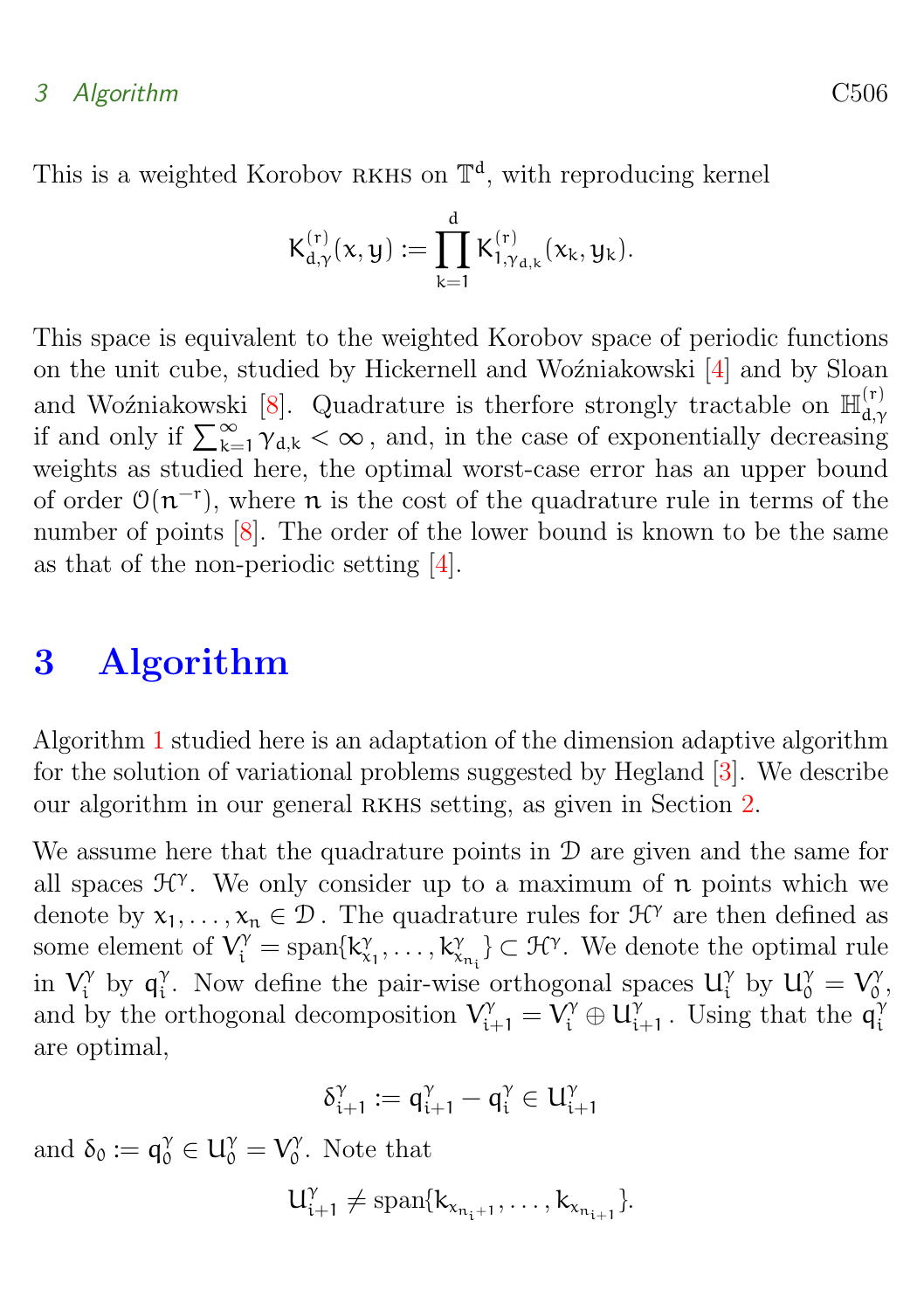<span id="page-7-1"></span>Algorithm 1: The dimension adaptive  $(DA)$  algorithm.

**Data**: accuracy  $\epsilon$ , incremental rules  $\Delta_j$  and their costs  $v_j$  for  $j \in \mathbb{N}^d$ **Result:**  $\epsilon$  approximation  $q^{(DA)}$  and index set I 1 I := {0};  $q := \Delta_0$ ; 2 while  $||1 - q|| > \epsilon$  do  $i := \operatorname{argmax}_{j} {\{\|\Delta_j\|^2 / \nu_j \mid I \cup \{j\} \text{ is a down-set}\}};$ 4  $I := I \cup \{i\}; q := q + \Delta_i;$ <sup>5</sup> end

A sparse grid quadrature rule is then of the form

$$
q\in V_I:=\sum_{j\in I}\bigotimes_{k=1}^d V_{j_k}^{\gamma_{d,k}}
$$

for some index set I. From the orthogonal decomposition  $V_j^{\gamma} = \bigoplus_{i=1}^j U_i^{\gamma}$  $\frac{\gamma}{i}$  one derives the multidimensional orthogonal decomposition

$$
V_I=\bigoplus_{j\in \overline{I}}\bigotimes_{k=1}^d U_{j_k}^{\gamma_{d,k}},
$$

where  $\bar{I} = \{i \mid i \leq j \text{ for some } j \in I\}$ , where the comparison  $i \leq j$  has to hold for all components of i and j. When  $I = \overline{I}$ , we say that I is a *down-set* [\[1,](#page-14-1) p.13]. One can then show that an optimal  $q \in V_I$  is obtained as

$$
q_1^*=\sum_{j\in \overline{I}}\bigotimes_{k=1}^d \delta_{j_k}^{\gamma_{d,k}}.
$$

Thus both  $V_I$  and  $q_I^*$  are obtained in terms of the down-set  $\overline{I}$ , effectively restricting our choice of the set I to index sets which are also down-sets.

<span id="page-7-0"></span>We now describe our dimension adaptive  $(DA)$  Algorithm [1](#page-7-0) to choose the set I. We first define  $v_{i_k}^{(k)}$  $j_k^{(k)} := \dim U_{j_k}^{\gamma_{d,k}}$  $\int_{j_k}^{\gamma_{d,k}}$  and  $\delta_{j_k}^{(k)}$  $j_k^{(k)} := \delta_{j_k}^{\gamma_{d,k}}$  $j_k^{\gamma_{d,k}}$ . The algorithm then uses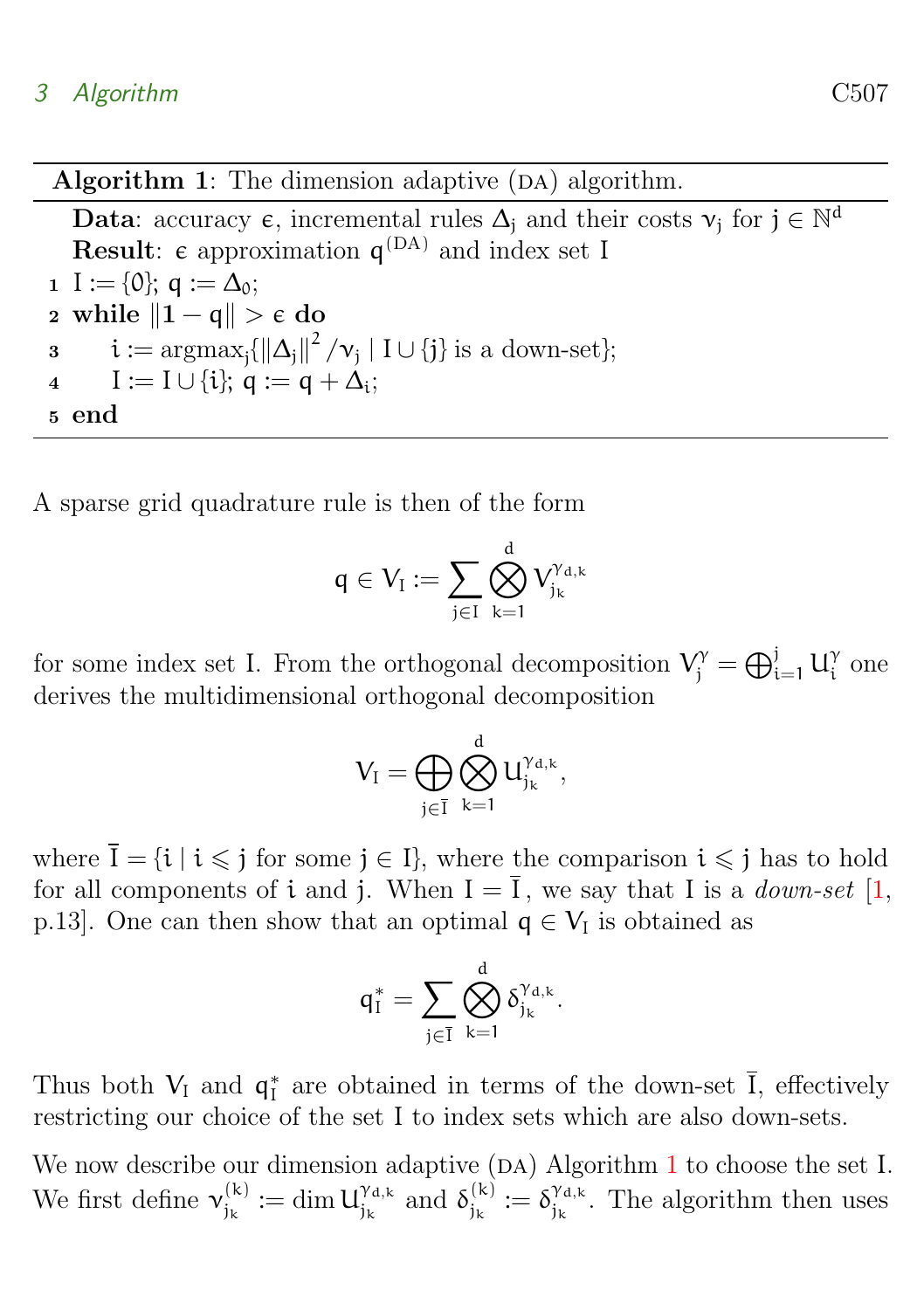the definitions

$$
\nu_j:=\prod_{k=1}^d \nu_{j_k}^{(k)} \quad \text{and} \quad \Delta_j:=\bigotimes_{k=1}^d \delta_{j_k}^{(k)}.
$$

Here  $j_k$  is the kth component of the multi-index j.

# <span id="page-8-0"></span>4 Analysis

We first describe the situation on a single circle where, if  $\gamma$  is large enough, the norm of the one point rule is less than the norm of the difference between the optimal two point rule and the one point rule, and show how this reverses the usual order of norms between successive incremental rules in many cases. In the following, we consider optimal weight rules in the sense of  $(3)$ , and we abbreviate  $K_{1,v}^{(r)}$  $_{1,\gamma}^{\text{(r)}}$  to K.

The squared norm of the optimal one point rule on  $\mathbb{H}^{(r)}_{1,\nu}$  $1/\chi^{(r)}_{1,\gamma}$  is  $1/K(x, x) =$  $1/(1 + \gamma A_r(1))$ . The optimal two point rule, with points  $x_1$  and  $x_2$  and weights  $w_1$  and  $w_2$ , has squared norm  $2/((K(x_1, x_1) + K(x_1, x_2))$ . Since  $A_r$  is an increasing function over [−1, 1],  $K(x_1, x_2)$  is minimal when  $x_2 = -x_1$ . (The two point rules used by the DA quadrature are of this form.) The optimal two point rule therefore has squared norm  $2/{2 + \gamma [A_r(1) + A_r(-1)]}$ . This is more than twice the squared norm of the one point rule when  $A_r(-1) < -1$ and  $\gamma > -1/A_r(-1)$ . It can be shown that  $A_r(-1) < -1$  for any  $r > 1/2$ . For our numerical examples, which have  $r = 3$ , we have  $-1/A_3(-1) \simeq 0.50733$ .

Consider two incremental DA rules  $\Delta_j$  and  $\Delta_{j'}$ , on  $\mathbb{H}_{d,\Delta}^{(r)}$  $j_k$ <sup>(r)</sup>, with  $j_k = j'_k$  for all k except that  $j_{k'} = 0$  and  $j'_{k'} = 1$ . Since the norms of the incremental rules are the products of difference rules on each circle, if  $\gamma_{d,k} > -1/A_r(-1)$ , then  $\|\Delta_{j'}\| > \|\Delta_j\|.$ 

We now turn to estimates for rules on a single circle, in order to use them with an adapted version of the theory of Wasilkowski and Woźniakowski.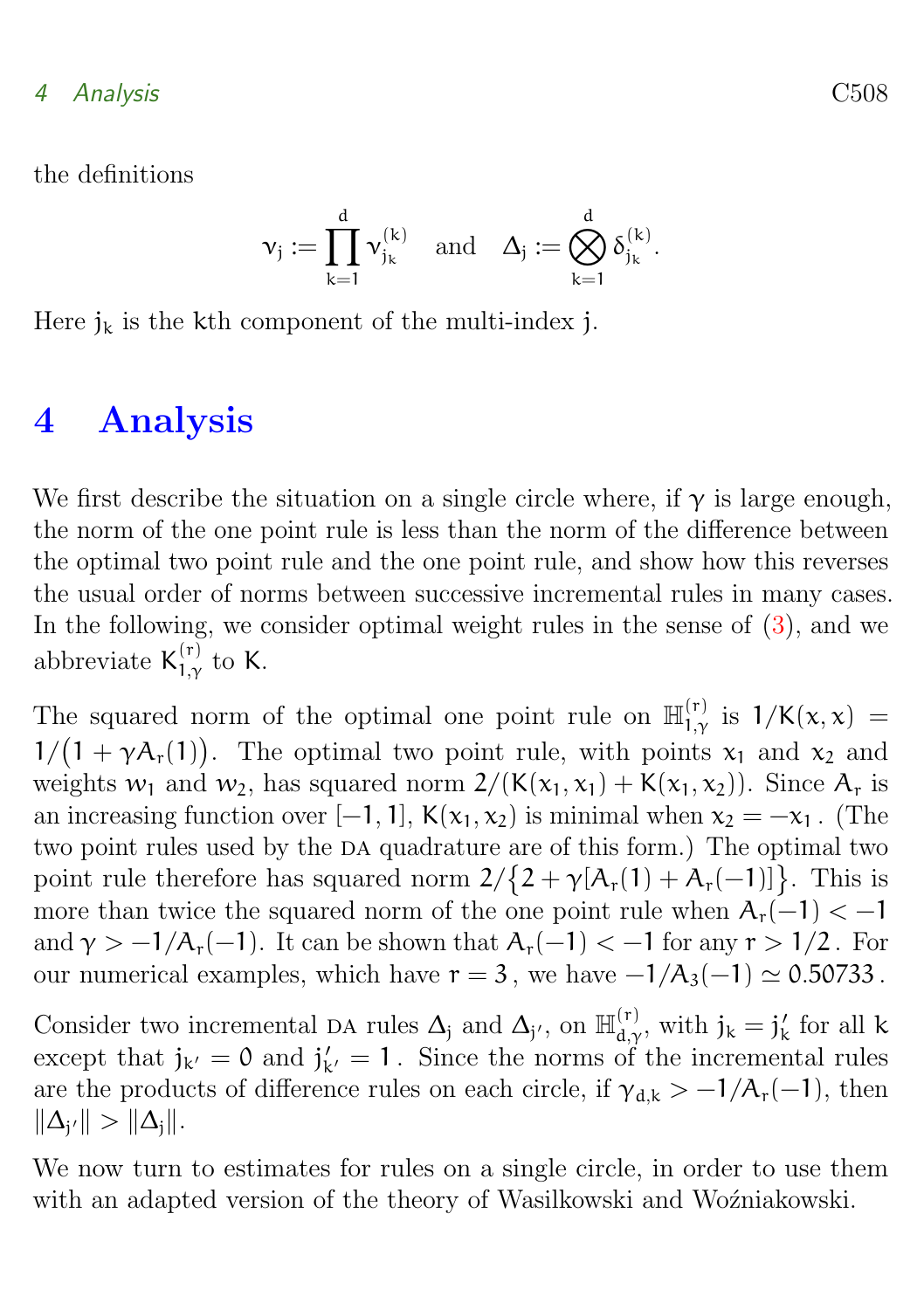<span id="page-9-2"></span>On a single circle, our sparse grid quadrature rule is an optimal weight rule  $q_j := q_{r,\gamma}(S_j)$ , based on a set of equally spaced points  $S_j$  on the unit circle, with  $n_j := |S_j|$ . The series expansion of the function  $A_r$  then yields the following error bound for quadrature on  $\mathbb{H}^{(r)}_{1,\gamma}$  $_{1,\gamma}^{(r)}$ , namely

$$
e^2(\mathfrak{q}_j) \leqslant \frac{4r}{2r-1} \gamma n_j^{-2r}.
$$

For our numerical example, we also have  $n_j = 2^j$ . Since  $e^2(q_j) \geq 0$ , we can therefore show that  $\|q_j - q_{j-1}\|_{\mathbb{H}_{1,\gamma}^{(r)}}$  $\leq \sqrt{\gamma} C 2^{-rj}$ , where

<span id="page-9-1"></span><span id="page-9-0"></span>
$$
C := 2^{1-r} \sqrt{r/(2r-1)}.
$$
 (4)

In our setting, and our notation, the criteria needed by Wasilkowski and Woźniakowski [\[10,](#page-16-3) Theorem 3] become

$$
n_{j+1} D^{jp} \leqslant 1, \quad \text{for all } j \geqslant 1, \quad \text{and} \tag{5}
$$

$$
\|q_j - q_{j-1}\|_{\mathbb{H}_{1,\gamma}^{(r)}} \leqslant \sqrt{\gamma} C D^j, \quad \text{for all } j \geqslant 1,
$$
 (6)

for some  $D \in (0, 1)$  and some positive C and p. For the points used by our DA quadrature rules, these criteria hold with C as per  $(4)$ ,  $D = 2^{-r}$ , and  $p = 1/r$ .

We now describe a second variant of WTP quadrature,  $q^{(WW)}$  on  $\mathbb{H}_{d}^{(r)}$  $d,\gamma$ , identical to the sequence of quadrature rules  $q^{(DA)}$  described in Section [3,](#page-6-0) except that the order in which the incremental rules are added to this second variant rule is essentially the order used by Wasilkowski and Wo $\zeta$ niakowski [\[10,](#page-16-3)  $\S5$ ]. As a consequence of  $(6)$ , we have

$$
\|\Delta_j\|_{\mathbb{H}_{d,\gamma}^{(r)}}=\prod_{k=1}^d\left\|\delta_{j_k}^{(k)}\right\|_{\mathbb{H}_{1,\gamma_{d,k}}^{(r)}}\leqslant b(d,j):=\prod_{k=1}^d\left(\sqrt{\gamma_{d,k}}\,\,CD^{j_k}\right)^{1-\delta_{0,j_k}}.
$$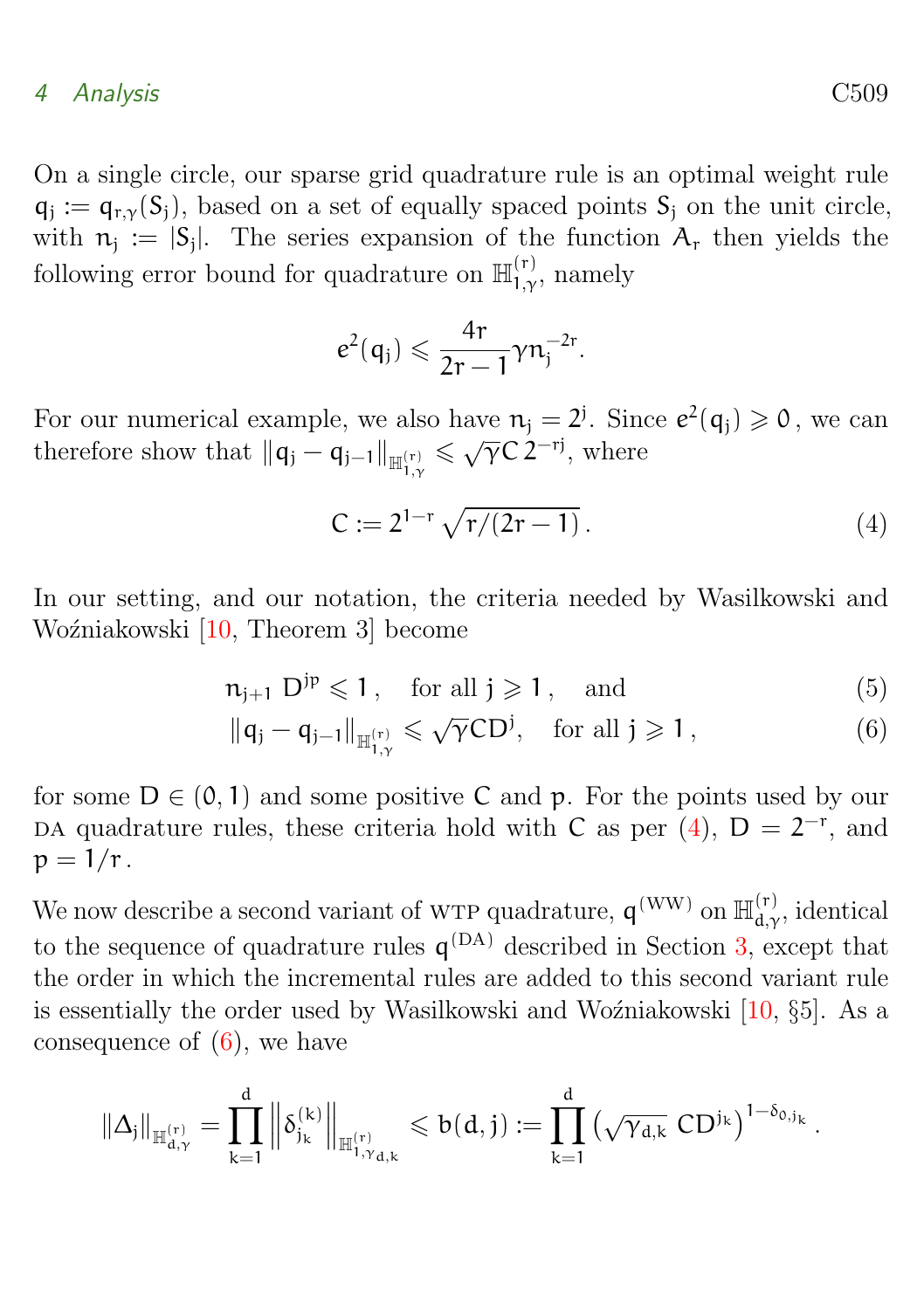<span id="page-10-2"></span>Let  $(\xi_{d,k})$ ,  $k = 1, \ldots, d$ , be a sequence of positive numbers. In contrast to Wasilkowski and Woźniakowski [\[10,](#page-16-3) §5], we do not stipulate that  $\xi_{d,k} = 1$ . Define

$$
\xi(d,j) := \prod_{k=1}^{d} \xi_{d,k}^{1-\delta_{0,j_k}}.
$$
 (7)

We therefore have  $b(d, j)/\xi(d, j) \to 0$  as  $||j||_1 \to \infty$ . We order the incremental rules in order of non-decreasing  $b(d, j)/ξ(d, j)$  for each multi-index j, creating an order on the multi-indices  $j^{(WW)}(h)$ . We adjust  $\xi(d, k)$  so that this order agrees with the lattice partial ordering of the multi-indices. For our numerical examples, we use  $\xi_{d,k} := CD$ , with C and D defined as above. We now define  $I_N^{(WW)} := \{j^{(WW)}(1), \ldots, j^{(WW)}(N)\},\$ and define the quadrature rule

$$
\mathsf{q}_N^{(\mathrm{WW})} \coloneqq \sum_{\mathfrak{j} \in I_N^{(\mathrm{WW})}} \Delta_\mathfrak{j} \,.
$$

To obtain a quadrature error of at most  $\epsilon \in (0, 1)$ , we set

$$
N(\varepsilon, d) := \left| \left\{ j \mid b(d, j) / \xi(d, j) > \left( \varepsilon / C_1(d, \eta) \right)^{1/(1-\eta)} \right\} \right|,
$$

where  $\eta \in (0, 1)$  and

$$
C_1(d,\eta):=\sqrt{\frac{\xi_{d,1}^{2(1-\eta)}}{1-D^2}\prod_{k=2}^d\left(1+(C^2\gamma_{d,k})^{\eta}\xi_{d,k}^{2(1-\eta)}\frac{D^{2\eta}}{1-D^{2\eta}}\right)}.
$$

Finally, we define

<span id="page-10-0"></span>
$$
q_{\varepsilon}^{(\text{WW})} := \sum_{j \in I_{N(\varepsilon,d)}^{(\text{WW})}} \Delta_j.
$$
 (8)

<span id="page-10-1"></span>We now present our version of Wasilkowski and Wozniakowski's main theorem on the error and cost of wtp quadrature [\[10,](#page-16-3) Theorem 3].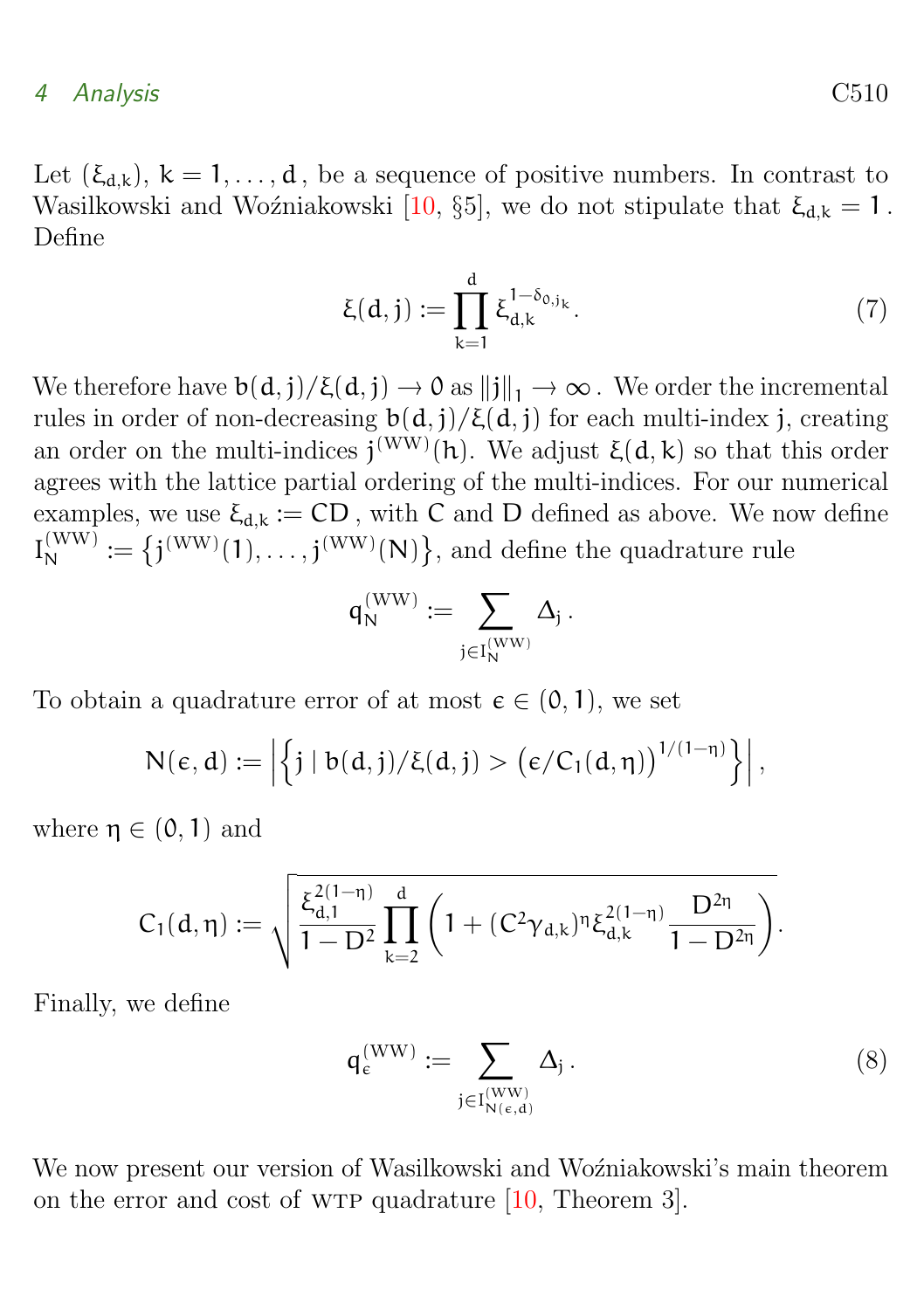<span id="page-11-0"></span>**Theorem 1** Let  $\eta \in (0,1)$ . Then the quadrature rule  $q_{\epsilon,d}^{(WW)}$  $\int_{\epsilon,d}^{(WW)} \epsilon^{m}$  defined by [\(8\)](#page-10-0) has worst-case quadrature error  $e(q_{\varepsilon}^{(\rm WW)}) \leqslant \varepsilon$ , and its cost (in number of quadrature points) is bounded by

$$
\mathrm{cost}(q_{\varepsilon,d}^{(\mathrm{WW})}) \leqslant C(d,\varepsilon) \left(\frac{1}{\varepsilon}\right)^{p/(1-\eta)}
$$

,

where

$$
\begin{aligned} C(d,\varepsilon):&=\frac{\xi_{d,1}^{\mathfrak{p}}\prod_{k=2}^{d}\left(1+\mathrm{C}^{\mathfrak{p}}\gamma_{d,k}^{\mathfrak{p}/2}/\xi_{d,k}^{\mathfrak{p}}\,g(k,\varepsilon)\right)f(k,\varepsilon)^{\mathfrak{p}}}{(1-\mathrm{D}^{\mathfrak{p}})(1-\mathrm{D}^{2})^{p/(2(1-\eta))}},\\ f(i,\varepsilon):&=\left(1+\mathrm{C}^{2\eta}\gamma_{d,i}^{\eta}\xi_{d,i}^{2(1-\eta)}\frac{\mathrm{D}^{2\eta}}{1-\mathrm{D}^{2\eta}}\right)^{1/(2(1-\eta))}, \end{aligned}
$$

$$
g(k,\varepsilon):=\left\lfloor \frac{\log\left(C\gamma_{d,k}^{1/2}/(\xi_{d.k}(1-D^2))^{1/(2(1-\eta))}\prod_{i=2}^k\left(f(i,\varepsilon)\right)\varepsilon^{-1/(1-\eta)}\right)}{\log D^{-1}}\right\rfloor_+
$$

$$
By \lfloor x \rfloor_+
$$
, we mean max(0, x).

Wasilkowski and Woźniakowski's proof, with  $s := 2$  and  $\alpha := 1$ , applies directly to our Theorem [1,](#page-10-1) once the change in  $\xi_{d,1}$  is taken into account. For exponentially decreasing dimension weights  $\gamma_{d,k}$ , Theorem 4 of Wasilkowski and Woźniakowski  $[10]$  shows that the  $q^{(WW)}$  rules are strongly polynomial.

We conjecture that our sequence of rules  $q^{(DA)}$  is in general more efficient than  $q^{(WW)}$ , since  $q^{(DA)}$  relies on an ordering of multi-indices in terms of decreasing average squared norm  $W_j/N_j$ , and this ordering is greedy with respect to minimising the error of the overall quadrature rule with respect to its cost in terms of function evaluations. Our conjecture is true when  $\gamma_{d,1}$  <  $-1/A_r(-1)$ , since then the ordering with respect to nondecreasing norm  $W_j$ , nondecreasing average squared norm  $W_j/N_j$ , and nonincreasing number of

.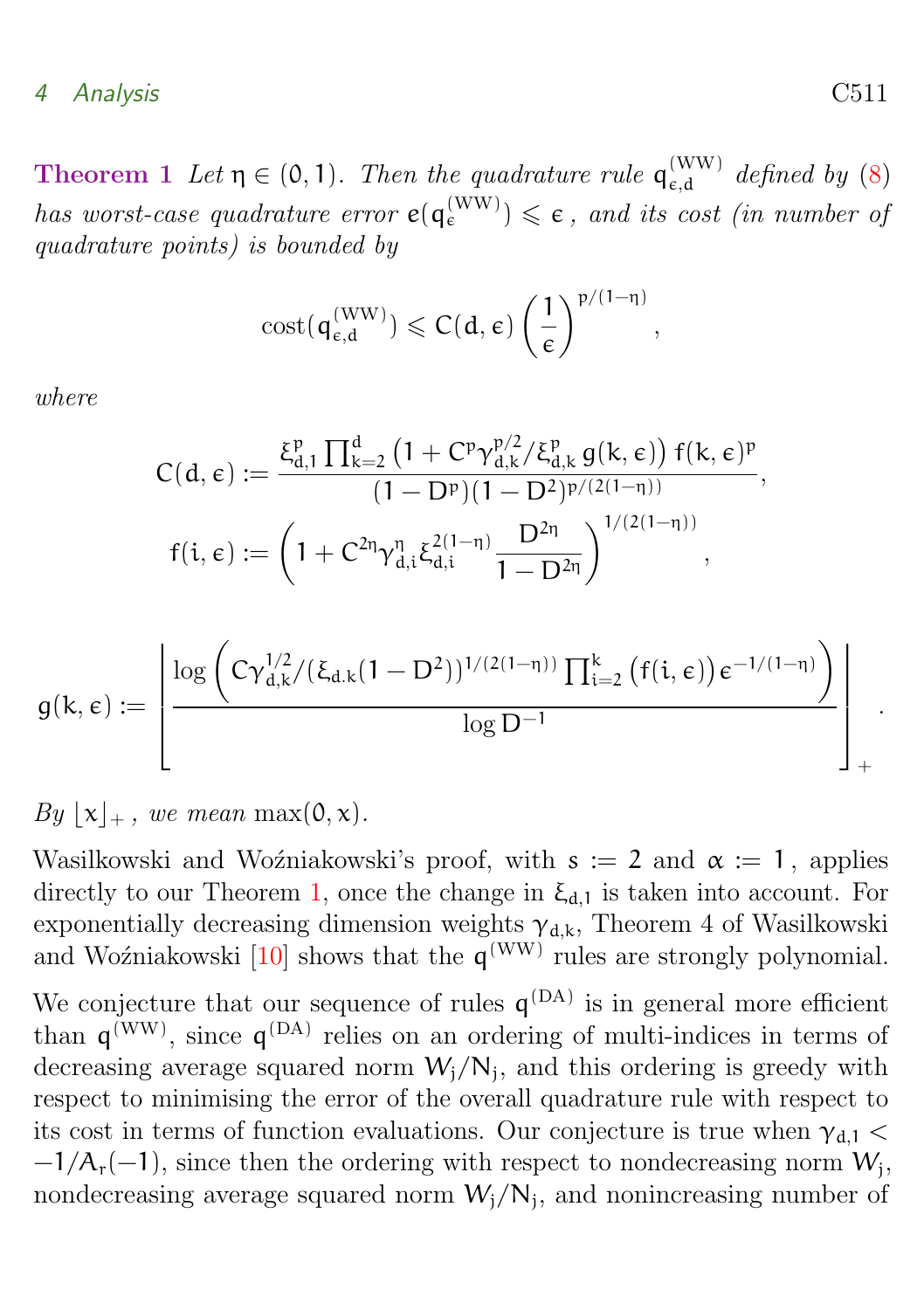#### 5 Numerical results C512

points agree for each single dimension, and therefore the ordering of their products respects the lattice partial ordering. This makes the sequence  $q^{(DA)}$ optimal. When  $\gamma_{d,1} \geq -1/A_r(-1)$ , our numerical results indicate that the conjecture is still true.

## <span id="page-12-0"></span>5 Numerical results

With the estimates given by our analysis in hand, we now compare these to our numerical results. Our numerical results use  $r = 3$  and  $\gamma_k = g^k$ , for  $g = 0.1$ , 0.5, and 0.9, to see how our rules  $q^{(DA)}$  and  $q^{(WW)}$  behave as the decay of the dimension weights is varied.

For the DA and WW weighted tensor product algorithms, each program run used  $r = 3$ ;  $q = 0.1$ , 0.5, or 0.9; a particular dimension d, from  $d = 1$ to 16; a particular maximum 1-norm for multi-indices, typically 20; and a particular maximum number of points, up to 1 000 000. The numerical results are potentially affected by two problems. First, if  $\gamma$  is close to zero, and the number of points is large, then the matrix used to compute the weights becomes ill-conditioned, and the weights may become inaccurate. Second, if the current squared error is close to zero, and the squared norm for the current multi-index is close to machine epsilon, then severe cancellation may occur. If either problem is detected, the calculation of the quadrature rule is terminated.

Figure [1](#page-13-0) displays the typical convergence behaviour of the DA and WW rules for the cases examined. The particular case shown is that of  $\mathbb{T}^4$ ,  $r = 3$ ,  $\gamma_{d,k} = 0.5^k$ . The number of points used varies from  $n = 1$  to 1000000. In general, the DA algorithm has a cost no greater than that of the WW algorithm. Both are bounded by the ww bound of Theorem [1,](#page-10-1) and judging from the plot, the rates of convergence of both algorithms appear consistent with that of the bound. The ww cost bound itself has an asymptotic rate of convergence of  $\mathcal{O}(\epsilon^{-1/3})$  for all of our cases.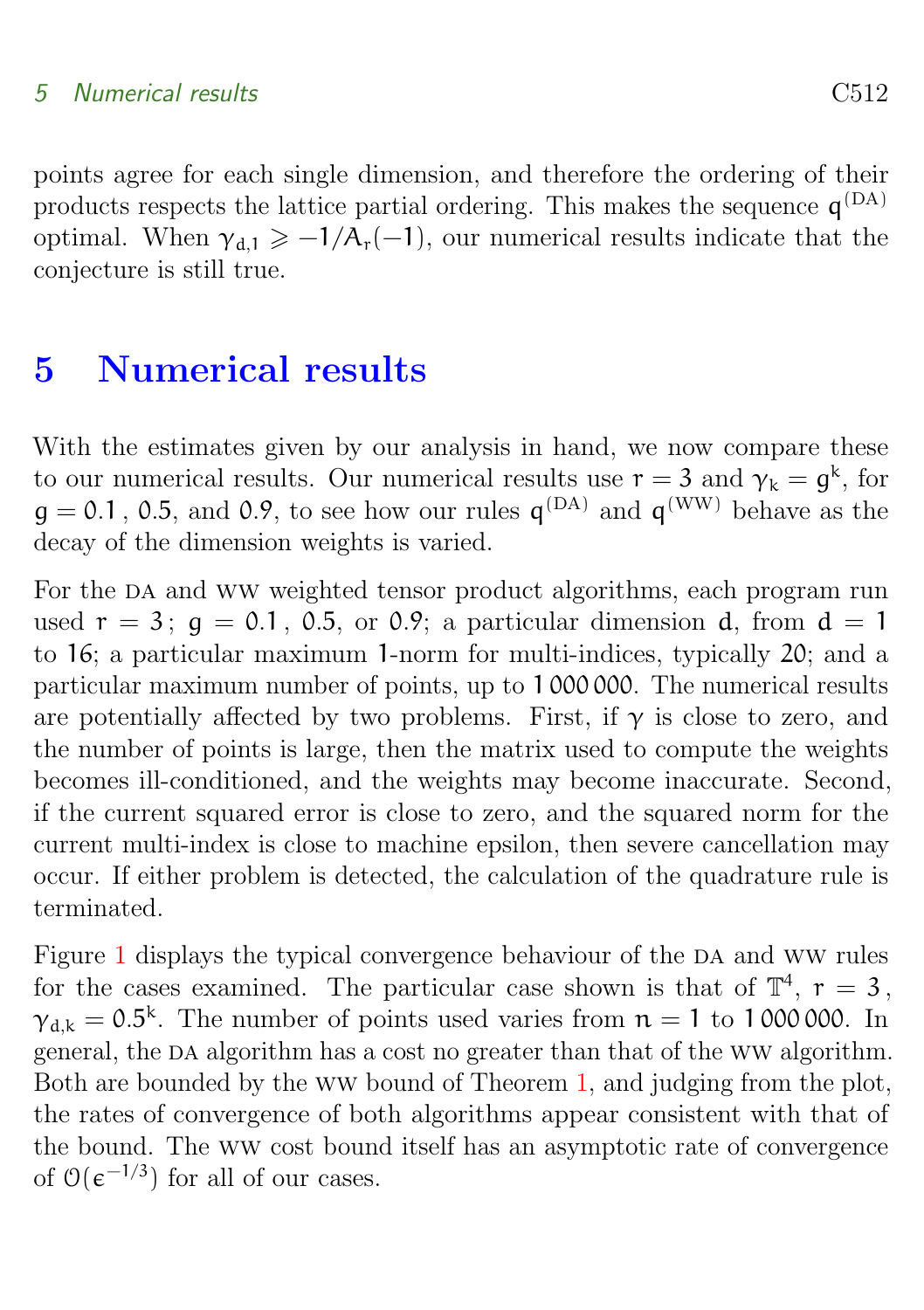

<span id="page-13-0"></span>FIGURE 1: Error of DA and WW rules vs WW bound for  $\mathbb{T}^4$ ,  $r = 3$ ,  $\gamma_{d,k} = 0.5^k$ .

For  $\gamma_{d,k} = 0.1^k$ , Figure [2](#page-14-2) shows how the convergence rate of the error of the DA quadrature rules varies with dimension d, for  $d = 1$ , 2, 4, 8, and 16. The cases  $d = 8$  and  $d = 16$  are almost indistinguishable on this graph. This is an example of the convergence in dimension.

Figure [3](#page-15-5) shows the equivalent results for the DA quadrature rules for  $\gamma_{d,k} =$  $0.9<sup>k</sup>$ . As d increases to 16, the initial rate of convergence to zero of the error becomes much slower than that for  $\gamma_{d,k} = 0.1^k$ . This behaviour is expected, given the ww bound.

The most remarkable novel feature of Figure [3](#page-15-5) is the series of distinct bumps and kinks, evident for  $d = 4$  and  $d = 8$ . The main reason for these bumps and kinks for these values of d is the interaction between the lattice partial ordering constraint and the reversal of the order of norms described in Section [4.](#page-8-0) For  $d = 8$ , this results in the first 256 incremental rules each adding one point to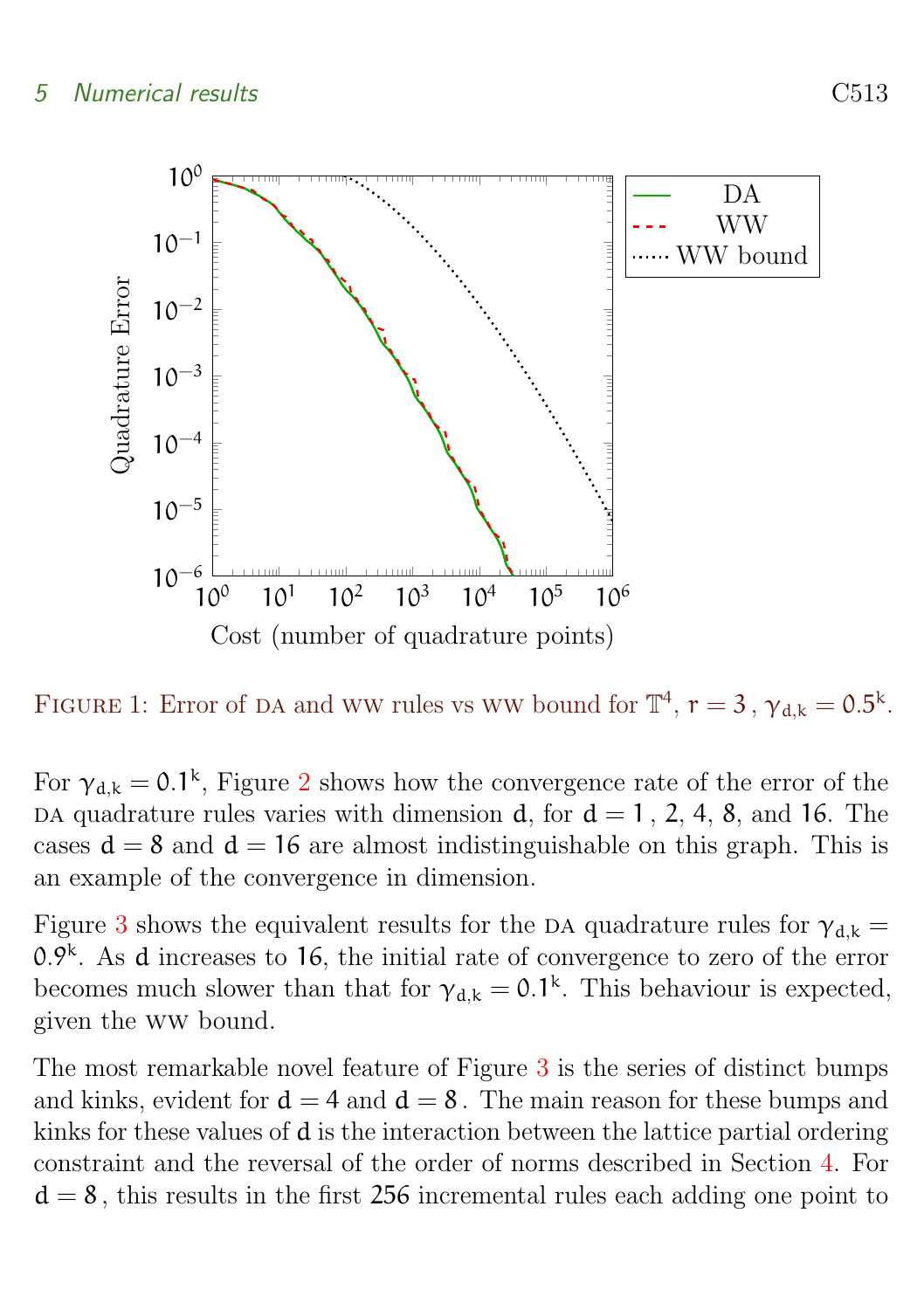

<span id="page-14-2"></span>FIGURE 2: Error of DA rules for  $\mathbb{T}^d$ ,  $d = 1, 2, 4, 8, 16$ ;  $r = 3$ ,  $\gamma_{d,k} = 0.1^k$ .

the main rule, with each successive multi-index corresponding to the binary expansion of the total number of points minus one. Figure [4](#page-16-4) shows the average norm squared of each incremental rule, up to 512 points.

Acknowledgements The support of the Australian Research Council under its Centre of Excellence program is gratefully acknowledged.

# <span id="page-14-0"></span>**References**

<span id="page-14-1"></span>[1] B. Davey and H. A. Priestley. Introduction to Lattices and Order. Cambridge University Press, Cambridge, 1990. [C507](#page-7-1)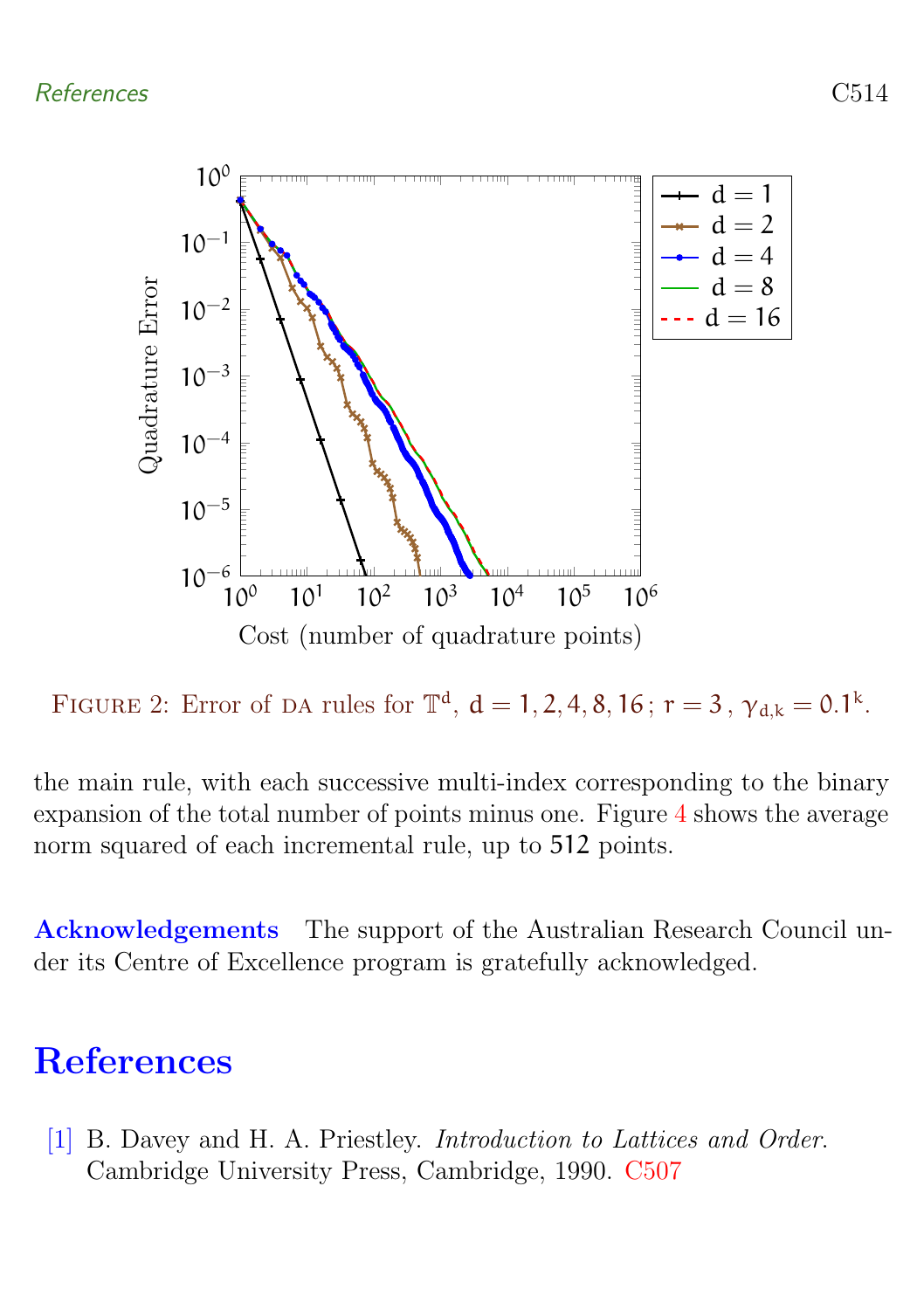### References C515



<span id="page-15-5"></span>FIGURE 3: Error of DA rules for  $\mathbb{T}^d$ ,  $d = 1, 2, 4, 8, 16$ ;  $r = 3$ ,  $\gamma_{d,k} = 0.9^k$ .

- <span id="page-15-4"></span>[2] T. Gerstner and M. Griebel. Dimension-adaptive tensor product quadrature. Computing, 71:65–87, 2003. [doi:10.1007/s00607-003-0015-5](http://dx.doi.org/10.1007/s00607-003-0015-5) [C502](#page-2-0)
- <span id="page-15-3"></span>[3] M. Hegland. Adaptive sparse grids. ANZIAM Journal, 44 (E):C335–C353, 2003. [http://anziamj.austms.org.au/ojs/index.](http://anziamj.austms.org.au/ojs/index.php/ANZIAMJ/article/view/685) [php/ANZIAMJ/article/view/685](http://anziamj.austms.org.au/ojs/index.php/ANZIAMJ/article/view/685) [C502,](#page-2-0) [C506](#page-6-1)
- <span id="page-15-2"></span>[4] F. J. Hickernell and H. Woźniakowski. Tractability of multivariate integration for periodic functions. Journal of Complexity, 17(4):660–682, 2001. [doi:10.1006/jcom.2001.0592](http://dx.doi.org/10.1006/jcom.2001.0592 ) [C502,](#page-2-0) [C506](#page-6-1)
- <span id="page-15-0"></span>[5] N. M. Korobov. Approximate evaluation of repeated integrals. (Russian). Doklady Akademii Nauk SSSR, 124(6):1207–1210, 1959. [C501](#page-1-1)
- <span id="page-15-1"></span>[6] N. M. Korobov. Computation of multiple integrals by the method of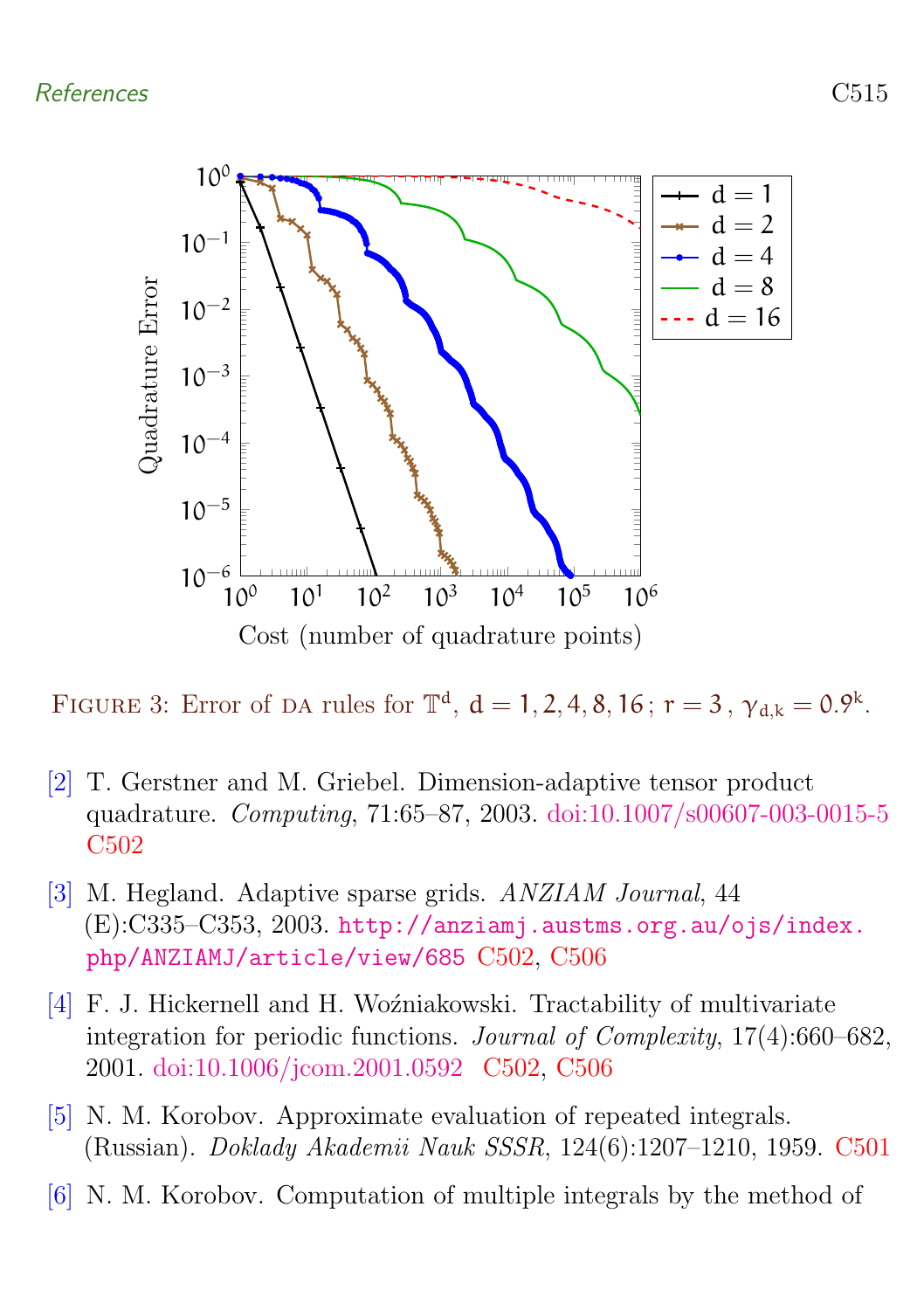

<span id="page-16-4"></span>FIGURE 4: Average norm squared of DA incremental rules for  $\mathbb{T}^8$ ,  $r = 3$ ,  $\gamma_{8,k}=0.9^k$ .

optimal coefficients. (Russian). Vestnik Moskov. Univ. Ser. Mat. Meh. Astr. Fiz. Him., (4):19–25, 1959. [C501](#page-1-1)

- <span id="page-16-1"></span>[7] F. Y. Kuo and I. H. Sloan. Quasi-Monte Carlo methods can be efficient for integration over products of spheres. Journal of Complexity, 21(2):196–210, 2005. [doi:10.1016/j.jco.2004.07.0015](http://dx.doi.org/10.1016/j.jco.2004.07.0015) [C502,](#page-2-0) [C505](#page-5-0)
- <span id="page-16-0"></span>[8] I. H. Sloan and H. Woźniakowski. Tractability of multivariate integration for weighted Korobov classes. Journal of Complexity, 17(4):697–721, 2001. [doi:10.1006/jcom.2001.0599](http://dx.doi.org/10.1006/jcom.2001.0599) [C502,](#page-2-0) [C506](#page-6-1)
- <span id="page-16-2"></span>[9] S. A. Smolyak. Quadrature and interpolation formulas for tensor products of certain classes of functions. Dokl. Akad. Nauk SSSR, 4:240–243, 1963. [C502](#page-2-0)
- <span id="page-16-3"></span>[10] G. W. Wasilkowski and H. Woźniakowski. Weighted tensor product algorithms for linear multivariate problems. Journal of Complexity, 15(3):402–447, 1999. [doi:10.1006/jcom.1999.0512](http://dx.doi.org/10.1006/jcom.1999.0512) [C502,](#page-2-0) [C509,](#page-9-2) [C510,](#page-10-2) [C511](#page-11-0)